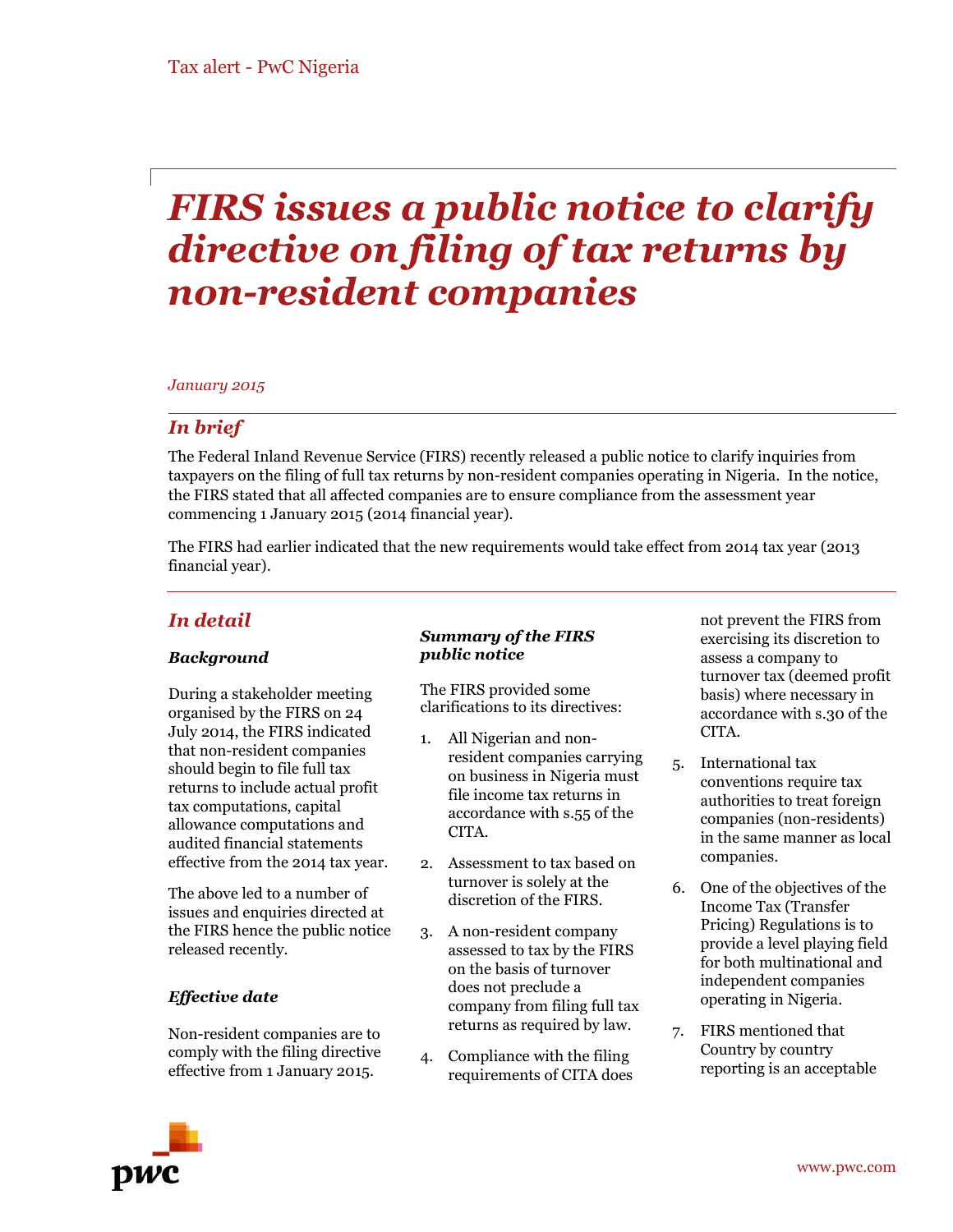international best practice to address base erosion and profit shifting.

# *Comments on the public notice*

Based on the public notice released, the FIRS has reiterated that non-resident companies operating in Nigeria should self-assess and file comprehensive income tax returns with actual tax and capital allowance computations as prescribed by s.55.

The outcome is that the FIRS will tax a permanent establishment ("PE") of a foreign company in exactly the same way it taxes a Nigerian company.

The FIRS has also stated that it reserves the right to still assess non-resident companies to tax based on turnover in accordance to s.30 of the CITA despite complying with the filing requirements of s.55. While this is consistent with the powers granted to the FIRS by CITA, this may lead to a situation where the FIRS arbitrarily chooses which option will generate more revenue to the detriment of the taxpayer. However, if the intention is to treat non-resident companies in the same way as domestic companies, we expect the FIRS to accept tax based on actual profit except where it is impracticable to determine the actual profit. This should not result in non-resident companies being taxed at the higher of deemed and actual profit basis given that Nigerian companies are not treated as such.

Most companies suffer withholding tax deduction at source on their income at a minimum of 5%. Where tax based on actual profit is less than 5% of turnover, FIRS should be ready to pay tax refunds after proper verification.

The public notice also states that the requirement for nonresidents to file their returns as stated above should commence from assessment year 2015. This is different from the previous communication by the FIRS which indicated that the requirement would apply from the 2014 assessment year and demanded some non-resident companies that had submitted returns on the deemed profit basis to take steps to rectify their positions.

# *The takeaway*

The revision of the effective date (2015) for non-resident companies to comply with the directive rather than 2014 is a welcome development. Companies who had already filed their 2014 tax returns on the deemed profits basis would not necessarily have to refile those returns. This may not preclude affected companies from filing their transfer pricing declaration and disclosure forms for 2014 tax year if they are yet to do so.

The public notice released by the FIRS has officially confirmed the position of the FIRS regarding filing of full tax returns by foreign companies operating in Nigeria. However there are still many issues and grey areas requiring clarifications such as treatment

of capital allowances, movement of assets into and out of Nigeria, head office expense allocations etc. It is expected that a detailed guideline will be issued in the coming months.

While we await additional guidance, non-resident companies should take necessary steps to ensure full compliance with returns filed relating to the 2015 tax year and going forward.

Proper documentations relating to all income earned and expenses incurred should be kept in order to avoid a situation whereby the FIRS insists on exercising its powers to assess on turnover basis.

In the event of any unfair treatment, affected taxpayers should also be prepared to substantiate their tax filing position and if necessary resolve their disputes with the FIRS through the established objection procedures including the Tax Appeal Tribunal and the courts.

# *Conclusion*

The new directive from the FIRS is as a result of Transfer Pricing implementation which became effective from financial year 2013 (tax year 2014). Therefore, non-resident companies operating in Nigeria should take necessary steps to comply with the transfer pricing requirements as part of their full tax filing.